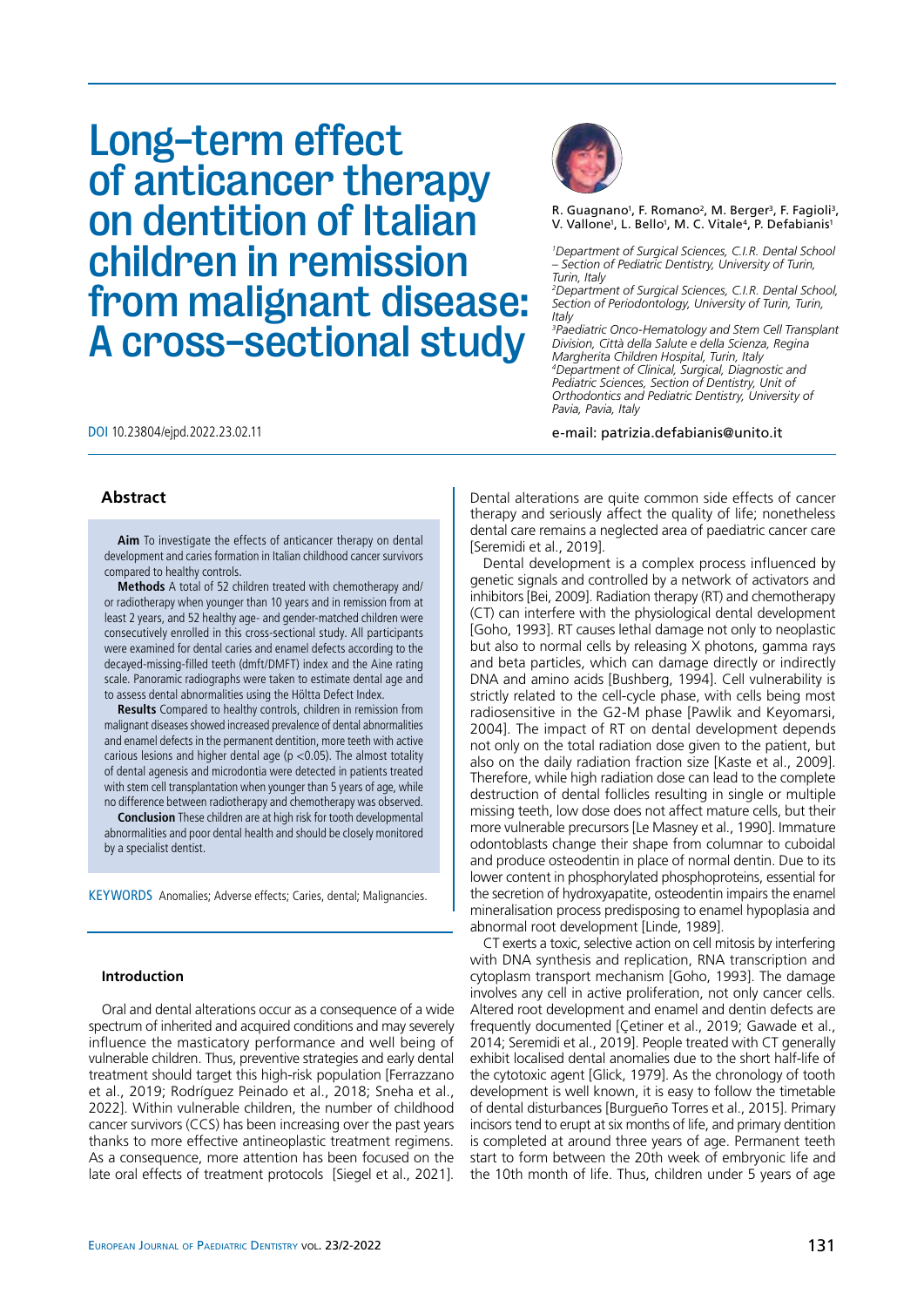have most of the permanent teeth in the early developing stage, therefore they are the most severely damaged by these therapies [Kang et al., 2018].

Considering the sparse comprehensive reports in Italy [Bagattoni et al., 2014; Uderzo et al., 1997], the aims of this observational study were to investigate the long-term effects of cancer therapy on enamel mineralisation, dental development and caries formation in a population of Italian survivors of childhood malignancies, highlighting the relationship between age at cancer therapy and dental anomalies, and to compare the findings with those in healthy children.

## **Materials and methods**

All patients included in the present cross-sectional study were consecutively selected among those referred to the Section of Paediatric Dentistry, University of Turin from the Paediatric Onco-Hematology and Stem Cell Transplant Division of the Regina Margherita Children Hospital of Turin for routine dental care between March 2019 and January 2020. The Institutional Ethics Committee of the "AOU Città della Salute e della Scienza", of Turin (Italy) approved the research protocol (No. 0038521) and written informed consent was obtained from participants or their parents or legal guardians. The study was performed according to the ethical principles of the Helsinki Declaration and reported according to the STROBE guidelines.

#### Participants and data collection

All children treated for malignancy before the age of 10 years and in remission from the disease for at least 2 years (time required for the assessment of alterations, as indicated in the guidelines of the Children's Oncology Group) were invited to participate. Exclusion criteria were any concurrent medical condition and/or any past or current orthodontic treatment. Healthy controls matched for age and gender to CCS subjects were identified from the dental hospital database and were recruited when attending for routine dental care.

Data on age, gender, socioeconomic background, malignant diagnosis, age at the time of cancer therapy, treatment regimen – CT and/or RT, Hematopoietic Stem Cell Transplantation (HSCT) or Bone Marrow Transplantation (BMT) –, and date of inclusion in the off-therapy list were collected using a questionnaire. With regard to dental history, data on previous trauma, orthodontic, endodontic, restorative or surgical treatments

| <b>Dental</b>  | <b>Description</b>                                                                                                                                                                       |
|----------------|------------------------------------------------------------------------------------------------------------------------------------------------------------------------------------------|
| disturbances   |                                                                                                                                                                                          |
| <b>ND</b>      | Not Determined<br>A. Developing tooth with no final outcome<br>B. Missing tooth not categorised as aplastic because<br>of the age of the patient<br>C. Not clearly visible on radiograph |
| D <sub>0</sub> | $R/C$ ratio $> 1.6$ ; no disturbance                                                                                                                                                     |
| D <sub>1</sub> | R/C ratio 1.2-1.6; mild alteration                                                                                                                                                       |
| D <sub>2</sub> | R/C ratio 0.9-1.1; severe alteration                                                                                                                                                     |
| D <sub>3</sub> | $R/C$ ratio $<$ 0.9; very severe disturbance or arrested<br>tooth development                                                                                                            |
| D <sub>4</sub> | Microdontia: tooth visually less than 50% of its<br>expected size                                                                                                                        |
| D <sub>5</sub> | Aplasia, missing tooth                                                                                                                                                                   |

TABLE 1 Dental disturbances classification according to Höltta's Defect Index.

were also recorded.

A specialist in paediatric dentistry performed the dental examinations of both groups of children. Diagnosis of carious lesions was based on the criteria established by the World Health Organization. Each patient was given a score resulting from the sum of the decayed, missing (for extraction or trauma) and filled teeth in either primary (dmft index) or permanent dentition (DMFT index). Disturbances of enamel mineralisation were examined on incisal edges, buccal, palatal, cuspal and occlusal surfaces of permanent teeth and recorded using the Aine rating scale, where grade I defines qualitative defects (opacities and discolorations), grades II, III and IV represent quantitative defects (hypoplasia) of increasing severity [Aine et al., 1990].

Dental abnormalities were diagnosed on panoramic radiographs (OPG) using the Höltta Defect Index (DeI), representing the overall degree of tooth alterations in the permanent dentition [Höltta et al., 2002]. All children of both groups, except for 3 cases who did not have OPG, were evaluated according to reliable and repeatable criteria: number of tooth agenesis, microdontia and abnormalities in root/ crown (R/C) ratio. Crown (C) heights and root (R) lengths were measured using the method described by Lind [1972]. Root length assessment included the longest root in multi-rooted teeth, and the longest buccal root in mandibular molars and premolars. Each tooth, excluding third molars, was categorised according to the criteria listed in Table 1. Finally, the DeI score was calculated as follows:  $(nD1 \times 1) + (nD2 \times 2) + (nD3 \times 3) +$  $(nD4 \times 4) + (nD5 \times 5)$  with n being the number of the affected teeth in each category.

Dental age was assessed using the Demirjian's method that converts the dental maturity score into the corresponding dental age according to a pre-defined conversion table [Demirjian, Goldstein, Tanner, 1973].

In order to evaluate the impact of cancer therapy on dental development and to compare data with those previously reported in the literature, CCS individuals were divided into different subgroups according to gender, age at time of cancer diagnosis ( $\leq$  5 or > 5 years), and type of cancer therapy (CT and/or RT, HSCT).

#### Measurement reproducibility

Each OPG was examined blindly by the senior member of the Department of Paediatric Dentistry (reference examiner) and by the same clinician who recorded duplicate measures with an interval of three weeks between the first and the second examination. The intra- and inter-examiner agreement

| <b>Diagnosis</b>                            | Number of patients (%) |
|---------------------------------------------|------------------------|
| Acute Lymphoblastic Leukemia                | 29 (55.8%)             |
| Acute Myeloblastic Leukemia                 | 4(7.7%)                |
| Medulloblastoma                             | $3(5.8\%)$             |
| Familiar Hemophagocitic Lymphohistiocitosis | 3(5.8%)                |
| Lymphoma                                    | 2(38%)                 |
| Juvenile Myelomonocytic Leukemia            | 2(3.8%)                |
| Wilms tumour                                | $1(1.9\%)$             |
| Epatoblastoma                               | $1(1.9\%)$             |
| Rhabdomyosarcoma                            | $1(1.9\%)$             |
| Ewing-PNET Sarcoma                          | $1(1.9\%)$             |
| Severe Aplastic Anaemia                     | $1(1.9\%)$             |
| Xantoastocitoma                             | $1(1.9\%)$             |
| Wide Cells Anaplastic Lymphoma              | $1(1.9\%)$             |
| Histiocytosis                               | $1(1.9\%)$             |

TABLE 2 The diagnosis of the cancer patients.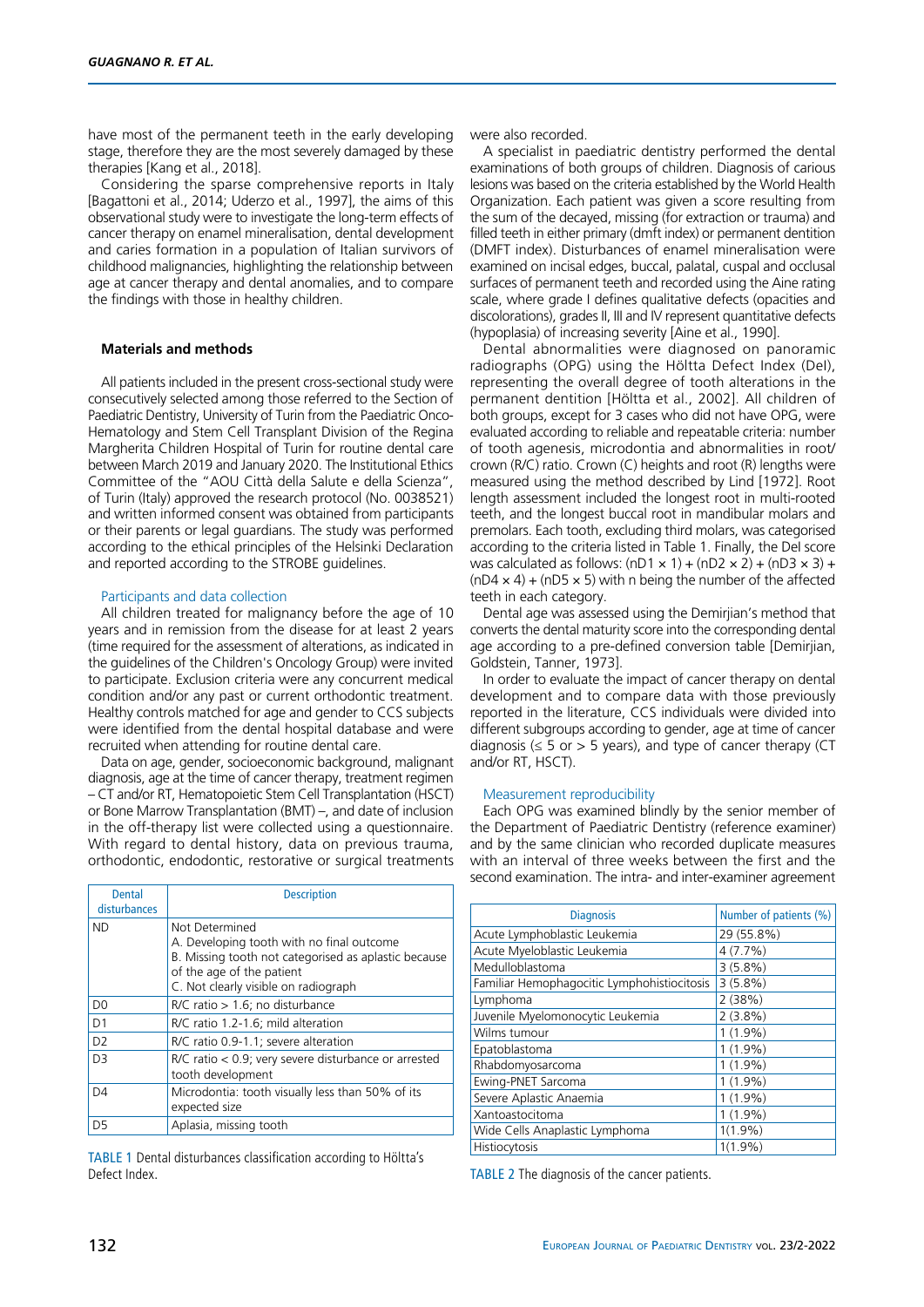| <b>Variables</b>           | D <sub>1</sub>     | D <sub>2</sub>    | D <sub>3</sub>    | D <sub>4</sub>      | D <sub>5</sub>      |
|----------------------------|--------------------|-------------------|-------------------|---------------------|---------------------|
| Patients ( $n = 104$ )     |                    |                   |                   |                     |                     |
| CCS subjects (n=52)        | $3.57 \pm 4.26$ ** | $0.74 \pm 2.17**$ | $0.19 \pm 0.50**$ | $1.91 \pm 3.16$ **  | $0.94 \pm 1.75***$  |
| Controls (n=52)            | $0.85 \pm 2.16$    | 0.00              | 0.00              | 0.00                | $0.29 + 0.71$       |
| $CCS$ subjects $(n=52)$    |                    |                   |                   |                     |                     |
| <b>Gender</b>              |                    |                   |                   |                     |                     |
| Males $(n=31)$             | $3.89{\pm}4.73$    | $0.74 \pm 1.77$   | $0.22 \pm 0.58$   | $1.30 \pm 2.35$     | $0.63 \pm 1.71$     |
| Females (n=21)             | $3.15 \pm 3.62$    | $0.75 \pm 2.67$   | $0.15 \pm 0.37$   | $2.75 \pm 3.92$     | $1.35 \pm 1.76*$    |
| Age at cancer therapy      |                    |                   |                   |                     |                     |
| $\leq$ 5 years (n=37)      | $2.94 \pm 4.16$    | $0.97 \pm 2.56$   | $0.24 \pm 0.56$   | $2.64 \pm 3.53**$   | $1.30 \pm 1.98*$    |
| $> 5$ years (n=15)         | $5.07 \pm 4.27$ *  | $0.21 \pm 0.43$   | $0.07 + 0.27$     | $0.21 \pm 0.58$     | $0.07 + 0.27$       |
| Cancer therapy             |                    |                   |                   |                     |                     |
| $CT (n=36)$                | $2.56 \pm 3.07$    | $0.34 \pm 1.12$   | $0.13 \pm 0.42$   | $1.53 \pm 2.58$     | $0.81 \pm 1.49$     |
| $CT + RT (n=16)$           | $5.73 \pm 5.61*$   | $1.60 \pm 3.40$   | $0.33 \pm 0.62$   | $2.73 + 4.13$       | $1.20 \pm 2.24$     |
| Transplantation (n=19)     | $4.05 + 4.81$      | $1.45 \pm 3.04*$  | $0.36 \pm 0.66*$  | $3.59 \pm 3.94$ *** | $1.82 \pm 2.24$ *** |
| No transplantation $(n=5)$ | $3.16 \pm 3.77$    | $0.12 \pm 0.33$   | $0.04 \pm 0.20$   | $0.44 \pm 0.87$     | $0.16 \pm 0.37$     |

*Note: Values with superscript asterisks show statistically significant difference between groups: \*p <0.05; \*\*p <0.01; \*\*\*p <0.001 Abbreviation: D1= mild alteration; D2= severe alteration; D3= very severe alteration; D4= microdontia; D5= agenesis; CCS= childhood cancers survivors.*

TABLE 3 Dental development defects according to the Defect Index in the study groups (mean  $\pm$  standard deviation).

was excellent (Cohen's Kappa coefficient 0.89 and 0.85, respectively). Examiner calibration for caries status was conducted in 20 subjects with clinical conditions similar to the study subjects. The kappa scores for intra- and inter-examiner agreement were 0.93 and 0.88, respectively.

## Statistical analysis

Difference in DeI scores between CCS children and healthy controls was set as the primary outcome of the study. According to a previous investigation [Bagattoni et al., 2014], a sample size of 52 individuals per group was calculated to detect a minimum difference of 10 in DeI values between the groups with an expected standard deviation of 18, an alpha error of 0.05 and a power of 0.80. Data were filled in Microsoft Excel. They were entered twice on separate occasions, then compared, and corrected for any discrepancy before data analysis began. Any inconsistency was highlighted and checked with the original data sheets. This was done blindly with regard to any results. The details were then added to the main data sheet according to the subject number. Data from the first assessment of OPG were used for the statistical analysis.

Values of quantitative variables were expressed as mean  $\pm$ standard deviation, while values of categorical variables were presented as frequencies.

The Shapiro-Wilk test and Q-Q normality plots were applied to verify the normal distribution of quantitative variables. The statistical significance of differences between the study groups (males versus females, cases versus controls, treatment at/ before versus after 5 years of age, transplantation versus no transplantation, CT versus  $CT + RT$ ) was evaluated using the independent t-test (for variables with Gaussian distribution) and the Mann-Whitney U-test (for variables without a Gaussian distribution). Associations between qualitative variables were analysed with the chi-square test. The significance level was set at 5% (p <0.05) and statistical analysis was carried using the Statistical Package for the Social Sciences (SPSS), version 24.0 software (SPSS Inc., Chicago, IL, USA).

## **Results**

Fifty-two (31 males and 21 females) CCS subjects, aged from 4 to 22 years at the time of dental examination (mean age 10.6 ± 3.8 years), and 52 age- and gender-matched healthy controls (32 males and 20 females, mean age  $11.5 \pm 4.5$  years) were included in this study.

As reported in Table 2, all CCS children had been diagnosed with different malignancies between the age of 0 month and 9 years (mean age  $3.8 \pm 2.6$  years) and 37 of them (71.2%) were younger than 5 years at the time of cancer diagnosis.

Thirty-six (69.2%) of 52 CCS subjects were treated with CT and 16 (30.8%) with a combination of CT and RT. Twenty-four cancer children (46.2%) were submitted to a transplantation, 19 subjects to HSCT and 5 to BMT. No differences were detected between the groups in socioeconomic characteristics (p=0.557).

#### Dental developmental abnormalities

Disturbances in dental development were diagnosed examining 1,365 permanent teeth in the CCS group and 1,456 in the control group on OPGs. As reported in Table 3, there were statistically significant differences in number and frequency of root malformations, microdontia, and agenesis between CCS and control subjects (p <0.01). Thirty-one patients from the CCS group (59.6%) and 6 healthy controls (11.5%) displayed mild (D1) and severe alterations (D2-D3) in root development and R/C ratio. Statistically significant higher number and frequency of R/C alterations were also detected in patients treated with CT and RT compared to those submitted to CT alone, in patients treated before 5 years of age and in transplant patients.

Microdontia (D4) was absent in healthy controls, while 90 (6.6%) teeth with microdontia were observed in 19 CCS subjects, and most of the affected teeth were first (27.8%) and second premolars (23.3%) and second molar (27.8%). The almost totality of teeth with microdontia (87/90) were detected in patients who had undergone cancer therapy before the age of 5 years (17/19 subjects) (p=p=0.012). Also transplant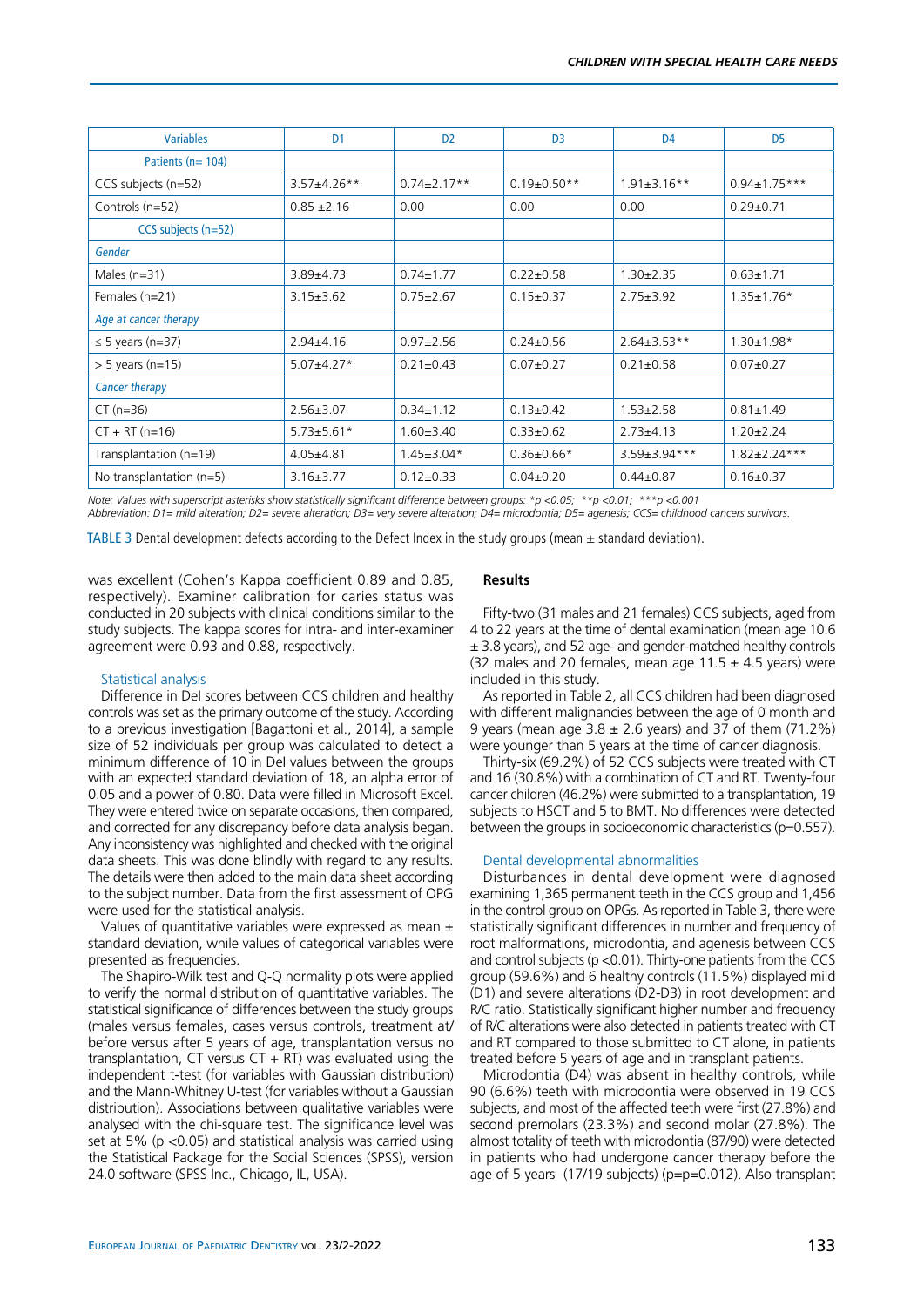| <b>Variables</b>           | AINE <sub>1</sub>  | AINE <sub>2</sub>  | AINE <sub>3</sub>  | AINE <sub>4</sub>   |
|----------------------------|--------------------|--------------------|--------------------|---------------------|
| Patients ( $n = 104$ )     |                    |                    |                    |                     |
| CCS subjects (n=52)        | $3.36 \pm 5.31***$ | $0.64 \pm 1.48***$ | $0.56 \pm 1.47***$ | $0.27 \pm 0.86$ *** |
| Controls (n=52)            | $0.19+0.71$        | $0.04\pm0.29$      | 0.00               | 0.00                |
| CCS subjects (n=52)        |                    |                    |                    |                     |
| Gender                     |                    |                    |                    |                     |
| Males $(n=31)$             | $2.58 \pm 3.16$    | $0.88 + 1.73$      | $0.77 + 1.86$      | $0.38 + 1.10$       |
| Females (n=21)             | $4.42 \pm 7.27$    | $0.32 + 1.00$      | $0.26 + 0.56$      | $0.11 \pm 0.31$     |
| Age at cancer therapy      |                    |                    |                    |                     |
| $\leq$ 5 years (n=37)      | $3.03 + 5.80$      | $0.47 \pm 1.36$    | $0.67 + 1.71$      | $0.33 + 1.03$       |
| $>$ 5 years (n=15)         | $4.00 + 4.26$      | $1.00 \pm 1.69$    | $0.33 \pm 0.82$    | $0.13 \pm 0.35$     |
| <b>Cancer therapy</b>      |                    |                    |                    |                     |
| $CT (n=36)$                | $2.50 \pm 3.19$    | $0.50 \pm 1.36$    | $0.43 \pm 1.55$    | $0.30 + 1.02$       |
| $CT + RT (n=16)$           | $5.07 \pm 7.92$    | $0.93 + 1.71$      | $0.80 + 1.32$      | $0.20 \pm 0.41$     |
| Transplantation (n=19)     | $4.10\pm 6.70$     | $0.67 + 1.59$      | $0.48 + 1.03$      | $0.29 \pm 0.90$     |
| No transplantation $(n=5)$ | $1.04 \pm 2.52$    | $0.24 \pm 0.89$    | $0.21 \pm 1.07$    | $0.08 \pm 0.50$     |

TABLE 4

**Disturbances** of enamel mineralisation according to the Aine classification in the study groups (mean  $\pm$  standard deviation).

*Note: Values with superscript asterisks show statistically significant difference between groups: \*p< 0.05; \*\*p=0.01; \*\*\*p <0.001 Abbreviation: CCS= childhood cancers survivors.*

patients showed a higher percentage of microdontia (12.9%) compared to non-transplant patients  $(1.5\%)$  (p <0.001).

The mean number of missing teeth (D5) per patient was higher in CCS subjects compared to controls. Forty-four teeth were identified in 16 patients compared to 10 teeth in 5 controls (p <0.001). Among survivors of paediatric cancers, agenesis was more frequent in the female group (p=0.04), in patients submitted to oncological treatment before the age of 5 years  $(p=0.01)$  or to transplantation ( $p < 0.001$ ). Agenesis affected a total of 44 teeth, 43 were detected in 15 patients who had undergone treatment before 5 years of age and 40 in 12 transplant patients. The second premolar (38%) and second molar (25%) were the teeth most frequently involved.

Consistent with previous data, the overall mean value of Del was higher in cancer patients (19.7  $\pm$  21.07) compared to controls (2.26  $\pm$  4.01), in patients submitted to treatment before 5 years of age (25.97  $\pm$  22.88) compared to those treated after 5 years of age (6.71  $\pm$  6.15) and in transplant (31.73  $\pm$  23.32) versus non-transplant patients  $(7.10 \pm 5.9)$  (all  $p < 0.001$ ).

## Enamel defects

A total amount of 773 permanent teeth were examined in the CCS group and 920 in the control group. Enamel hypoplasia affected 28.1% (217/773) of the teeth in the CSS group (Aine grade I: 19.5%; grade II: 3.7%; grade III: 3.2%; grade IV: 1.5%), while no alteration was detected in the remaining 71.9% (556/773). As described in Table 4, cancer patients showed more enamel defects, irrespective of the degree, compared to controls (all p <0.001). No statistically significant association was found with gender, age at cancer therapy and type of treatment.

#### Dental age

The difference between the mean chronological age and the mean dental age in the CCS group (-0.72  $\pm$  1.6 years) was larger than that observed in the control group  $(0.03 \pm 0.8 \,\text{years})$  and reached statistical significance (p=0.01).

#### Dmft/DMFT indexes

As described in Table 5, CCS subjects showed significantly higher mean dmft score in comparison to controls (p=0.037), with the number of decayed primary teeth contributing most to the overall score (p=0.029). There was no significant change in caries experience related to gender, age at cancer therapy and type of treatment in the CCS group.

With regard to the prevalence of dental caries in the permanent dentition, CCS patients showed significantly higher DMFT scores compared to healthy controls (Table 6), in particular they presented a higher number of missing (p=0.040) and filled teeth (p=0.031). A significant difference was also found when comparing males and females in the CCS group, with lower mean DMTF values among females (p=0.045).

The mean DMFT scores were also higher among survivors treated when older than 5 years of age (p=0.030), mainly for decayed ( $p=0.022$ ) and missing components ( $p < 0.001$ ).

| <b>Variables</b>                     | dmft             | d                | m               |                 | <b>TABLE 5 Dental</b>                                   |
|--------------------------------------|------------------|------------------|-----------------|-----------------|---------------------------------------------------------|
| Patients ( $n = 104$ )               |                  |                  |                 |                 | caries in primary                                       |
| CCS subjects (n=52)                  | $4.15 \pm 3.25*$ | $2.52 \pm 2.86*$ | $0.58 + 1.3$    | $1.06 \pm 1.73$ | teeth according to                                      |
| Controls (n=52)                      | $2.59 \pm 3.04$  | $1.19 \pm 2.06$  | $0.22 \pm 0.55$ | $1.28 \pm 2.19$ | the dmft index in the                                   |
| CCS subjects (n=52)                  |                  |                  |                 |                 | study groups (mean $\pm$<br>standard deviation).        |
| Gender                               |                  |                  |                 |                 |                                                         |
| Males $(n=31)$                       | $3.83 \pm 3.56$  | $2.63 \pm 3.84$  | $0.54 \pm 1.32$ | $0.67 \pm 1.17$ | Note: Values with                                       |
| Females (n=21)                       | $6.07 + 5.27$    | $4.07 + 5.20$    | $0.40 \pm 1.06$ | $1.60 \pm 2.23$ | superscript asterisks show<br>statistically significant |
| Age at cancer therapy                |                  |                  |                 |                 | difference between                                      |
| $\leq$ 5 years (n=37)                | $4.87 + 4.82$    | $3.39 + 4.75$    | $0.26 \pm 0.82$ | $1.23 \pm 1.82$ | qroups: $*_{p<0.05}$ ;<br>**p <0.01; ***p <0.001        |
| $> 5$ years (n=15)                   | $4.00 \pm 1.85$  | $2.38 \pm 2.77$  | $1.38 \pm 2.00$ | $0.25 \pm 0.71$ | Abbreviation: dmft=<br>decayed missing filled           |
| <b>Cancer therapy</b>                |                  |                  |                 |                 | primary teeth; d=decayed                                |
| Chemotherapy (n=36)                  | $4.57 + 4.23$    | $2.93 + 4.14$    | $0.60 + 1.35$   | $1.03 \pm 1.71$ | primary teeth; $m=$<br>missing primary teeth            |
| Chemotherapy and radiotherapy (n=16) | $5.11 \pm 5.06$  | $4.00 + 5.41$    | $0.11 \pm 0.33$ | $1.00 \pm 1.73$ | for extraction; $f = filled$                            |
| Transplantation (n=19)               | $4.00 \pm 3.73$  | $2.53 \pm 3.17$  | $0.26 \pm 0.56$ | $1.21 \pm 2.10$ | primary teeth; CCS=<br>childhood cancers                |
| No transplantation (n=5)             | $5.35 + 4.91$    | $3.80 + 5.34$    | $0.70 \pm 1.59$ | $0.85 \pm 1.23$ | survivors.                                              |
|                                      |                  |                  |                 |                 |                                                         |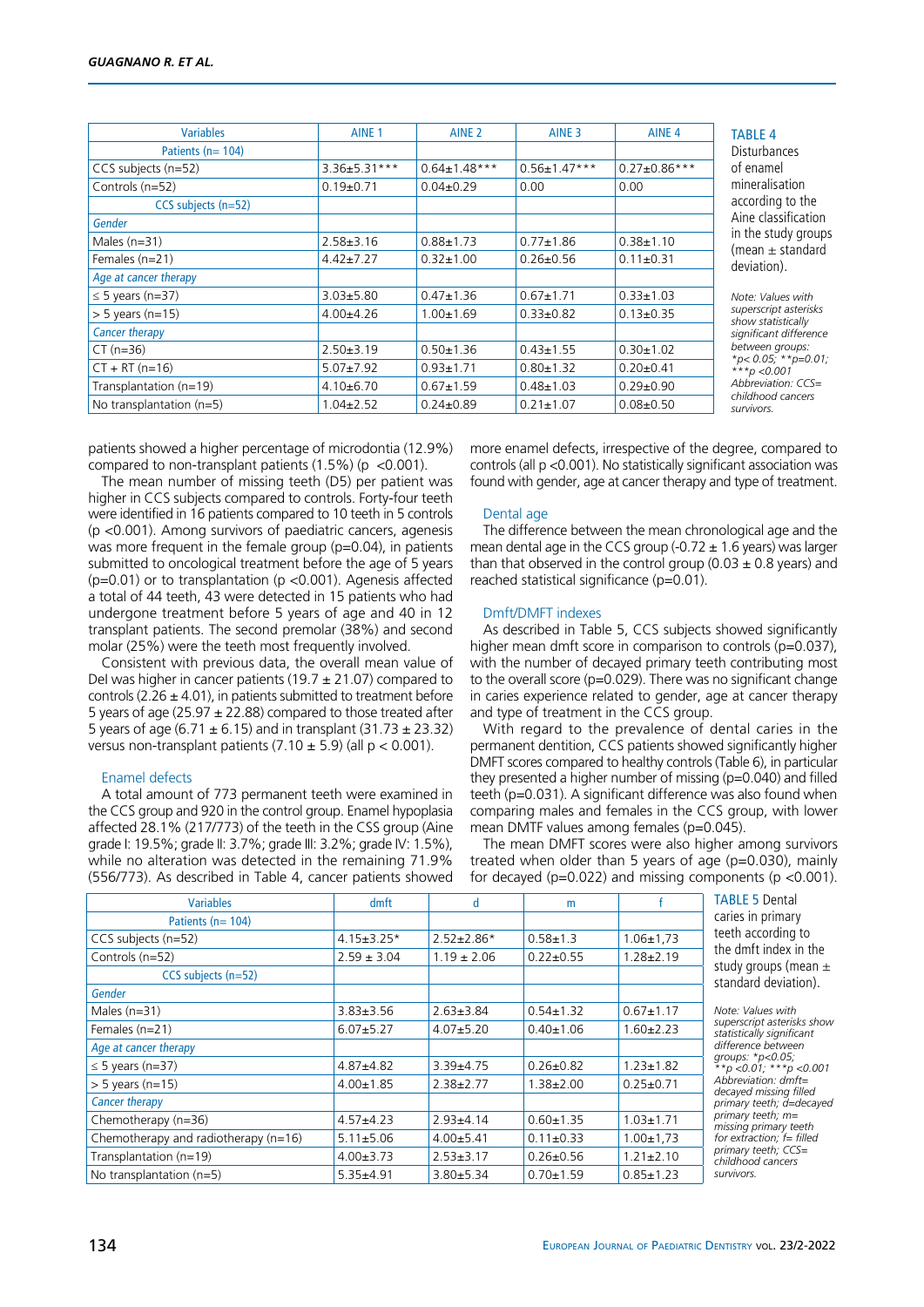| <b>Variables</b>                     | <b>DMFT</b>           | D                  | M                  | F                |
|--------------------------------------|-----------------------|--------------------|--------------------|------------------|
| Patients ( $n = 104$ )               |                       |                    |                    |                  |
| CCS subjects (n=52)                  | $1.70 \pm 2.21$ * * * | $0.85 \pm 1.48$    | $0.09 \pm 0.38*$   | $0.85 \pm 1.54*$ |
| Controls (n=52)                      | $1.09 + 1.79$         | $0.49 \pm 1.27$    | 0.00               | $0.60 + 1.21$    |
| CCS subjects (n=52)                  |                       |                    |                    |                  |
| Gender                               |                       |                    |                    |                  |
| Males $(n=31)$                       | $3.46 \pm 3.89*$      | $1.42 \pm 2.37$    | $0.15 \pm 0.46$    | $2.00 + 3.01$    |
| Females (n=21)                       | $1.75 \pm 2.92$       | $0.40 \pm 0.94$    | $0.10 \pm 0.45$    | $1.25 \pm 2.47$  |
| Age at cancer therapy                |                       |                    |                    |                  |
| $\leq$ 5 years (n=37)                | $1.90 \pm 3.25$       | $0.52 \pm 1.12$    | 0.00               | $1.48 \pm 3.00$  |
| $> 5$ years (n=15)                   | $4.40 \pm 3.72*$      | $1.93 \pm 2.82*$   | $0.40 \pm 0.74***$ | $2.07 + 2.31$    |
| <b>Cancer therapy</b>                |                       |                    |                    |                  |
| Chemotherapy (n=36)                  | $2.58 \pm 3.16$       | $1.03 \pm 2.14$    | $0.13 \pm 0.43$    | $1.42 \pm 2.20$  |
| Chemotherapy and radiotherapy (n=16) | $3.00 + 4.41$         | $0.87 + 1.51$      | $0.13 \pm 0.52$    | $2.20 \pm 3.75$  |
| Transplantation (n=19)               | $1.52 + 3.30$         | $0.29 + 0.72$      | $0.10+0.44$        | $1.29 + 2.99$    |
| No transplantation $(n=5)$           | $3.72 \pm 3.54$ ***   | $1.56 \pm 2.42***$ | $0.16 \pm 0.47$    | $2.00 \pm 2.61$  |

**ABLE 6 Dental caries** permanent teeth ccordina to the MFT index in the udy groups (mean  $\pm$ andard deviation).

*Note: Values with superscript asterisks show statistically significant difference between groups: \*p<0.05; \*\*p <0.01; \*\*\*p <0.001 Abbreviation: DMFT= decayed missing filled permanent teeth; D=decayed permanent teeth; M= missing permanent teeth for extraction; F= filled permanent teeth; CCS= childhood cancers survivors*

Also non-transplant patients had significantly higher mean DMFT scores compared to transplant patients. Decayed teeth contributed the most to the DMFT score (p <0.001).

## **Discussion**

CT and RT are aggressive cancer treatments affecting the whole body and are even more detrimental to growing patients. We assessed dental development and caries status in 52 paediatric patients in long-term remission from childhood malignancies and compared them to healthy children matched according to age and gender. In line with other published data [Steiner et al., 2018; Gawade et al., 2014; Kaste et al., 2009], the present study showed that CCS children who received CT, alone or in combination with RT, had a statistically higher prevalence of root development abnormalities compared to healthy controls (56% vs 11.5%). Similar results were found when considering microdontia, affecting 36.5% of the cancer survivors and none of the healthy patients, and tooth agenesis, affecting 30.8% of the oncological patients compared to 9.6% of the controls [Stolze et al., 2021]. It is worth noting that, in agreement with previous studies [Quispe et al., 2019; Van der Pasvan Voskuilen et al., 2009], the severity and extension of dental abnormalities were strongly influenced by younger age at cancer therapy, as most permanent teeth are in the development stage below 5 years of age, and by transplant treatment, because of more aggressive antineoplastic protocols. The most affected teeth were first and second premolars and second molars. These findings further confirm the detrimental effect of RT and CT on cells in the earliest stages of odontogenesis and/or rhizogenesis (proliferation and duplication) with consequent change in enamel and dentin structure [Linde, 1989; Kaste et al., 1994]. In the CCS group, females were more frequently diagnosed with tooth agenesis than males (4.8% vs 2.1%).

All permanent teeth can be affected by root growth impairment in terms of R/C ratio alterations and/or early closure of the apex. We compared the chronological age to the dental age estimated using the Demirijan technique, which has been shown to be a feasible method to study CCS subjects using OPGs [Flores et al., 2015]. We found that oncological patients had a more advanced dental age (almost 1 year more) than age-matched healthy controls, confirming the irreversible deleterious effects of cancer treatment on permanent teeth [Bagattoni et al., 2014; Çetiner et al., 2018; Pajari, 1995]. It is known that the changes that occur over time in dental tissues are indicative of the biological development of each individual [Pereira et al., 2019]. Thus, the shortening of dental roots and the premature apexification might explain the dental maturity observed in the CCS group.

The prevalence of enamel defects was statistically higher in cancer patients compared to controls, as already described in literature [Avsar et al., 2007]. According to previous studies the most frequently detected lesions were white/yellow opacities, in patients treated with CT or a combination of CT and RT [Kaste et al., 1998; 2009]. This results from the impact of cytotoxic agents on ameloblasts in the first stages of dental development. Recent studies demonstrated that vinblastine, vincristine and cyclophosphamide, which were commonly administered to the patients, could affect their secretory function, membrane permeability and microtubule calcium transport mechanisms leading to hypomineralised enamel defects [Goho, 1993; Oguz et al., 2004].

Consistent with previous data [Avsar et al., 2007; Bica et al., 2017; Purdell-Lewis et al., 1998], the present study reported a higher prevalence of carious lesions in both primary and permanent dentition of long-term survivors of childhood cancer compared to healthy age- and gender-matched controls. This could be attributed to the frequent xerostomia and vomiting induced by CT and RT favouring the development of intraoral cariogenic microflora. In addition, such patients, because of the high incidence of painful mucositis and dysgeusia, usually prefer the intake of sugar and soft foods that are easier to swallow but more cariogenic. They also cannot perform effective oral hygiene procedures because of the risk of bleeding in the stages of aplasia.

It is interesting to underline how patients who had received therapy after 5 years of age exhibited higher DMFT scores (in particular D and M values) compared to children treated early in age, further suggesting a direct impact of CT and RT on permanent teeth erupting during cancer treatment.

Patients receiving both CT and RT had DMFT scores quite similar to those found in children treated with CT alone. This observation is confirmed by the study by Avsar et al. [2007] and can rely on the temporary hyposalivation induced by RT (under 26 Gys). Further studies are needed to evaluate the effect of RT on both the quality and quantity of saliva in growing patients.

In the present study non-transplant patients had a higher DMFT index compared to transplant subjects and this might be attributed to the strict dental check-ups scheduled before